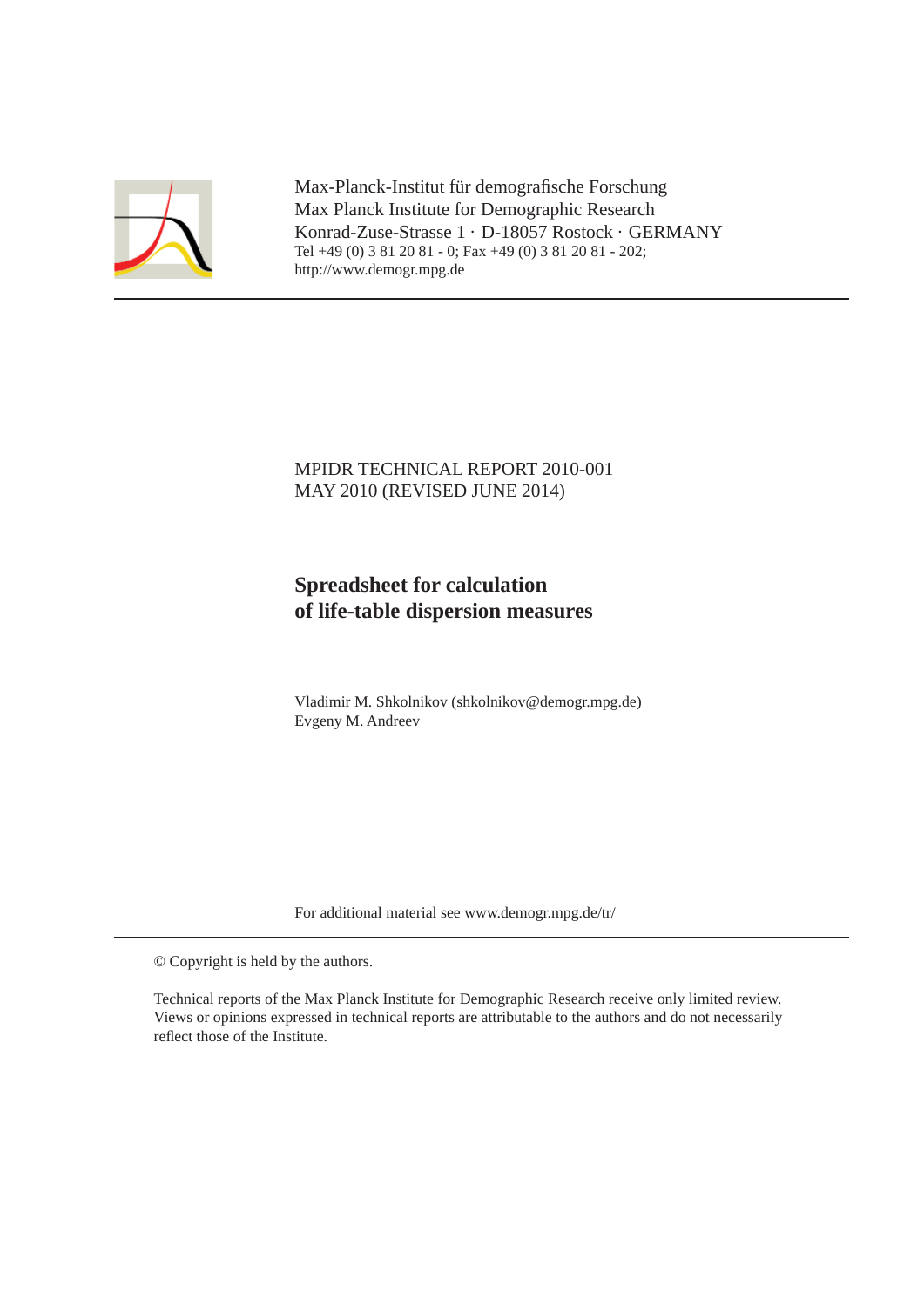# **Spreadsheet for calculation of life-table dispersion measures**

*by Vladimir M. Shkolnikov and Evgeny M. Andreev* 

#### **Abstract**

Measures for the estimation of disparity in respect to length of life within populations are increasingly used. They are calculated from the conventional life table and reflect greater or smaller amounts of inter-individual differences across the life-table cohort. We provide an Excel spreadsheet for building the Lorenz curve and the calculation of life-table dispersion measures. A complete life table is used as input data. The output includes seven measures: the Gini coefficient (concentration index), the average inter-individual difference in age at death (absolute concentration index), the inter-quartile range, the standard deviation, the coefficient of variation, the e-dagger, and Keyfitz's entropy.

**Keywords:** life table dispersion, inequality, age at death, Gini concentration index, inter-quartile range, standard deviation, lifetime losses, e-dagger, mortality compression

# *Background*

In recent decades, demographers have become increasingly interested in analyses of measures expressing inter-individual disparities with respect to length of life (or age at death) within populations. These measures can be computed from the conventional life table. They show to what extent individuals from the life-table cohort differ from each other in their prospects for longevity. The more dispersed the life-table deaths are along the age axis, the higher the values of the measures.

Different studies have focused on different substantive aspects of these length-of-life disparities. Wilmoth and Horiuchi (1999) considered the historical decline of the life-table dispersion as a part of the longevity revolution, which graphically expresses itself as a rectangularization of the survival curve.

Anand et al. (2001); Shkolnikov, Andreev, and Begun (2003); and Shkolnikov et al. (2009) considered life-table dispersion as a reflection of inter-individual inequality in the face of death. The dispersion measurement captures the total amount of inter-individual differences independently of specific socioeconomic or demographic groupings. This approach differs considerably from numerous other studies on socioeconomic inequality in mortality that are focusing on inter-group differences.

Vaupel and Canudas Romo (2003) showed that the magnitude of longevity gains produced by age-specific mortality decreases depends not only on the average rate of these improvements, but also on the age-at-death disparity. More recently, Zhang and Vaupel (2009) considered the properties of total lifetime losses, which include components connected with mortality compression and mortality extension.

Finally, Edwards and Tuljapurkar (2005) noticed that a greater or smaller degree of lifespan dispersion means a greater or smaller degree of uncertainty in individuals' expectations about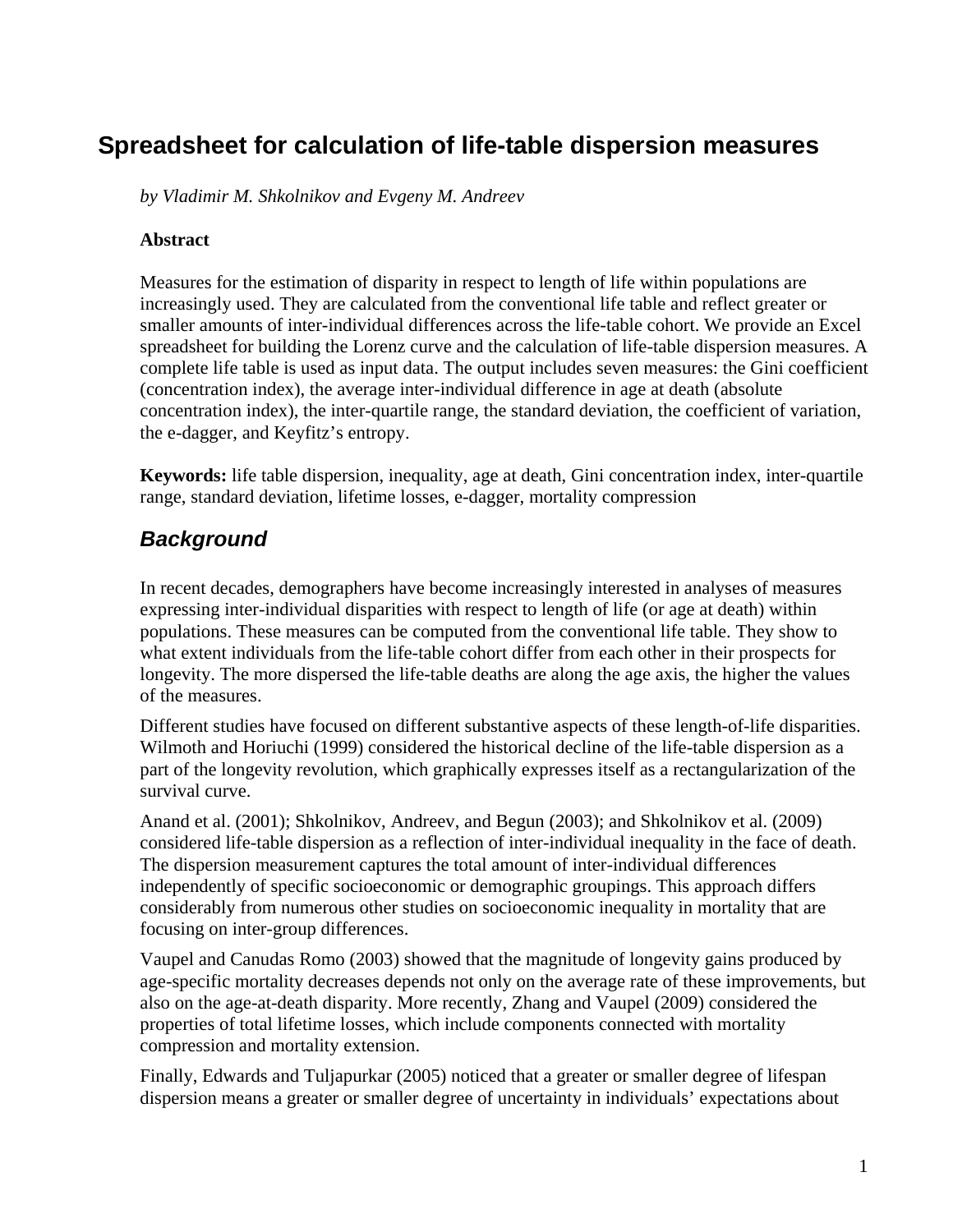their length of life. That in turn can influence people's behaviors with respect to savings, pensions, medical insurance, and other important aspects of financial planning.

So far, the calculation of life-table dispersion measures has not become a conventional procedure that is widely known among potentially interested students and researchers. Therefore, we decided to provide a spreadsheet intended to serve as a simple tool that can be used directly for computations, and also for practical instruction on how to construct the most useful measures of life-table dispersion.

# *Dispersion-Life-Table-complete.xls*

The spreadsheet consists of five worksheets. Each worksheet is related to a specific type of measurement, and allows for the calculation of relative and/or absolute life-table dispersion measures from a standard complete life table. As an example, we use life tables extracted from the Human Mortality Database (HMD) that are available at www.mortality.org or www.humanmortality.de.

The first worksheet, "Lorenz curve-Gini-AID," builds the Lorenz curve and calculates from it two measures: the life-table Gini coefficient (also called the concentration index or the Gini index) as a relative measure, and the life-table average inter-individual difference in age at death, AID (also called the absolute concentration index) as an absolute measure. Both measures are computed here for the entire range of ages. The second worksheet, "Gini-AID-Hanada," allows us to calculate the same two measures at every age *x*.  $G_x$  and  $AID_x$  measure the relative and the absolute inter-individual inequality in age at death over age *x* and older ages. In this worksheet, calculations are based on formula by Hanada (1983).

The third worksheet, "IQR," allows us to compute the inter-quartile range *IQR* for the distribution of ages at death over age *x* and older ages. For computation of *IQR* for the range of ages beginning from age *x*, the user should specify the lower age limit *x* in cell L1. For example, L1=0 corresponds to  $IQR_0$  calculated over the entire range of ages. L1=10 corresponds to calculation of *IRQ*10 over ages 10+.

The fourth worksheet, "STD-CoefVar," allows us to compute the standard deviation and the coefficient of variation of ages at death over age *x,* and older ages as absolute and relative measures, respectively.

The fifth worksheet, "e-dagger-H," allows us to compute the lifetime losses e-dagger and the life table entropy  $H_x$  over age x and older ages.

When a life table is entered in cells A3:J113 on worksheet "Lorenz curve-Gini-AID," the results of the calculations will appear instantly in this and the other four worksheets.

# *Mathematical expressions*

## *Lorenz curve, Gini coefficient and average inter-individual difference*

The Lorenz curve (Figure 1) expresses the cumulative share  $\Phi_{r}$  in years of life as a function of the share in the life-table population  $F_x$ .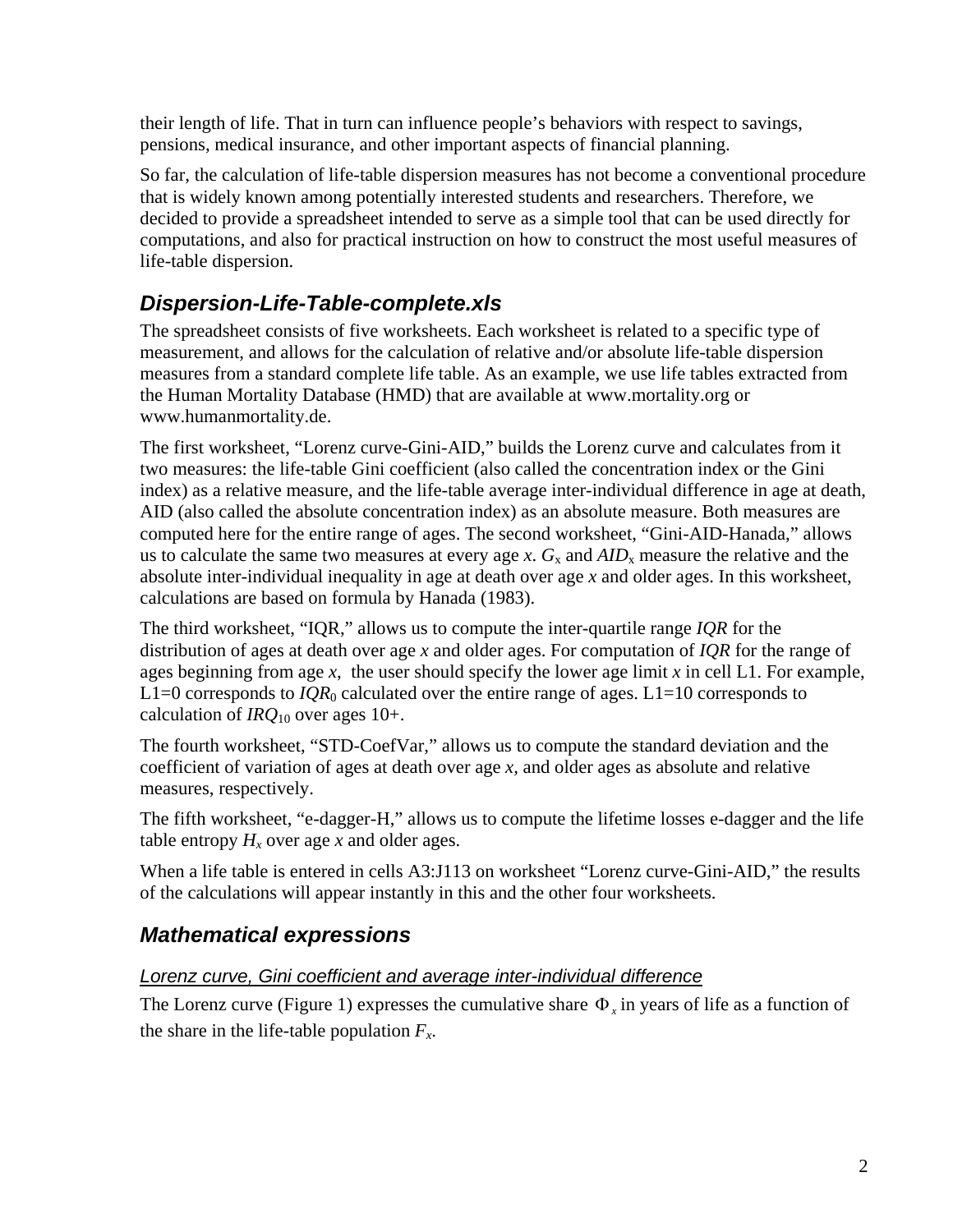$$
F_x = \frac{\sum_{t=0}^{x} d_t}{\sum_{t=0}^{a} d_t} = 1 - \frac{l_{x+1}}{l_0}
$$
(1.1)  

$$
\Phi_x = \frac{\sum_{t=0}^{x} d_t \cdot \bar{t}}{\sum_{t=0}^{a} d_t \cdot \bar{t}}
$$
(1.2)

Both shares vary from 0 (at age 0) to 1 at the last (maximum) age  $\omega$ .



#### **Figure 1. Lorenz curve based on data from the HMD life table for the male population of France in 1990.**

The greater the deviation of the Lorenz curve from the diagonal, the greater the degree of inequality in age at death. In the situation of perfect equality (when everyone has the same length of life), the Lorenz curve is exactly the diagonal. Geometrically, the Gini coefficient is defined as a half of the area between the Lorenz curve and the diagonal. This definition leads to the following formula for the Gini coefficient:

$$
G_x = 1 - \sum_{x=0}^{\omega-1} (F_{x+1} - F_x)(\Phi_{x+1} + \Phi_x)
$$
\n(1.3)

Correspondingly, the average inter-individual difference *AID* is expressed as

$$
AID_x = G_x \cdot e_x \tag{1.4}
$$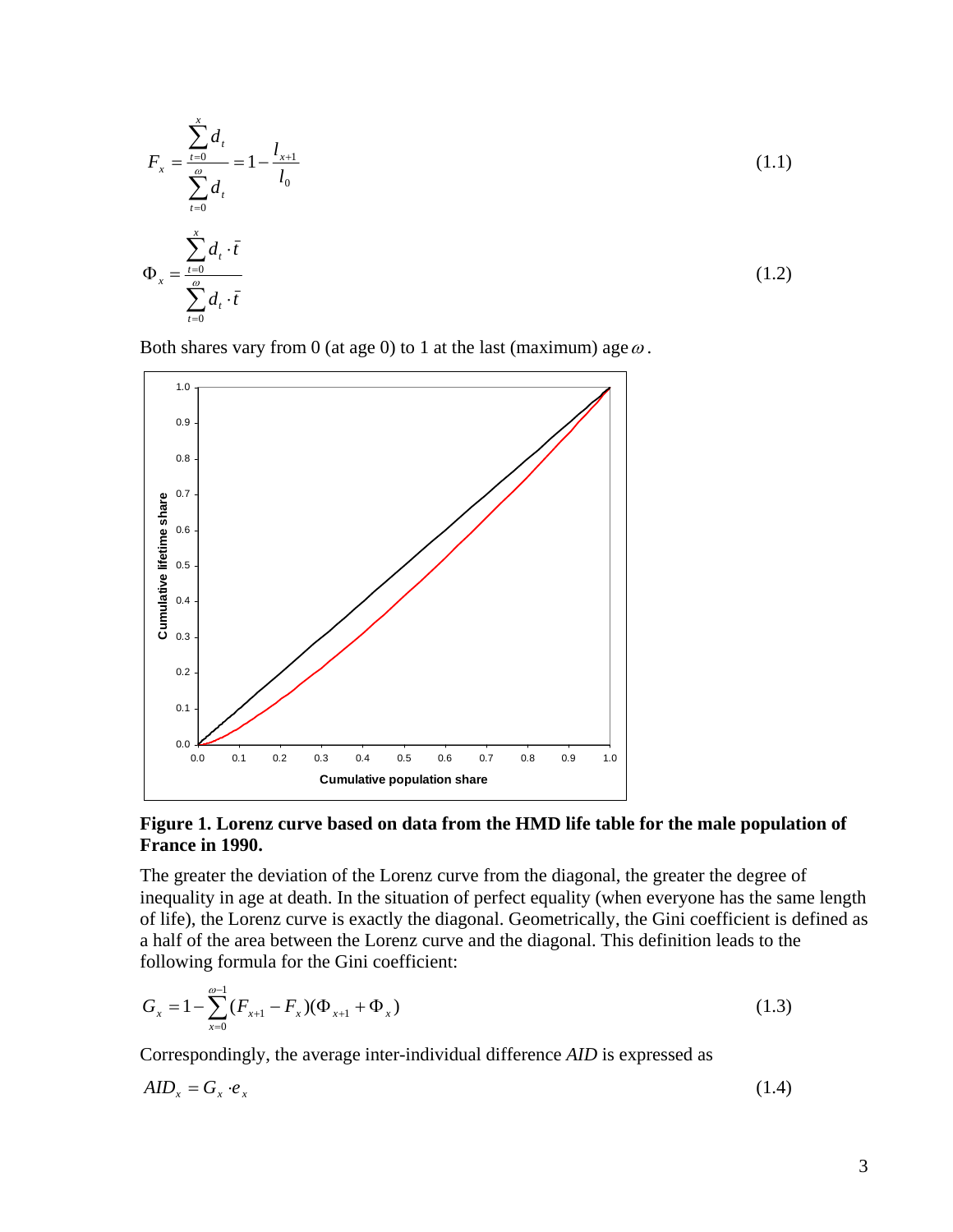While *AID* is measured in years of length of life, *G* is expressed as a share of the mean length of life.

Formulae (1.1)-(1.4) are used in the worksheet "Lorenz curve-Gini-AID."

A compact expression (2.1) for the life table Gini by Hanada (1983) in its discrete form (Shkolnikov, Andreev, Begun, 2003) is especially useful for practical calculations.

$$
G_x = 1 - \frac{1}{e_x l_x} \int_{x}^{\infty} [l(t)]^2 dt \approx 1 - \frac{1}{e_x l_x} \sum_{t=x}^{\infty} [(l_{t+1})^2 + a_x((l_t)^2 - (l_{t+1})^2)] \tag{2.1}
$$

This formula is used in the worksheet "Gini-AID-Hanada."

Further insights on *G*, *AID,* and related measures and their mathematical properties, can be found in papers by Le Grand and Rabin (1986), Anand et al. (2001), and Shkolnikov, Andreev, and Begun (2003).

### *Inter-quartile range*

*IQR* is a simple and intuitively transparent measure of absolute disparity in length of life. It was promoted by Wilmoth and Horiuchi (1999). Although this measure has certain weaknesses (Shkolnikov, Andreev, Begun, 2003), it was also shown that variations in IQR across time are highly correlated with corresponding variations in more sophisticated measures (Wilmoth and Horiuchi, 1999).

$$
IQR = Q_{25} - Q_{75}
$$
, where  $Q_{25} = x$ , such that  $l_x = 0.25$   
and  $Q_{75} = x$ , such that  $l_x = 0.75$  (3.1)

Calculation of the  $IQR_x$  is realized in the worksheet "IQR."

Detailed mathematical background and empirical analyses of *IQR* can be found in Wilmoth and Horiuchi (1999).

### *Standard deviation*

This is a conventional dispersion measure in mathematical statistics. When applied to the life table, STD reflects mean of the weighted deviations of ages at death from the mean age at death:

$$
STD_x = \sqrt{\frac{\sum_{y=x}^{0} d_y(\bar{y}_y)^2}{l_x} - (x + e_x)^2}
$$
\n(4.1)

Note that, due to the insufficient precision of values of life-table functions, formula (4.1) sometimes does not work at high ages *x* (90, 95, or 100) because quantity under the square root becomes negative. This is not very important because in most cases *STD* is being calculated for a wide ranges of ages, beginning from ages 0, 10, or 30.

The coefficient of variation represents the absolute variant of the same measurement

$$
CoefVar_x = \frac{STD_x}{x + e_x} \tag{4.2}
$$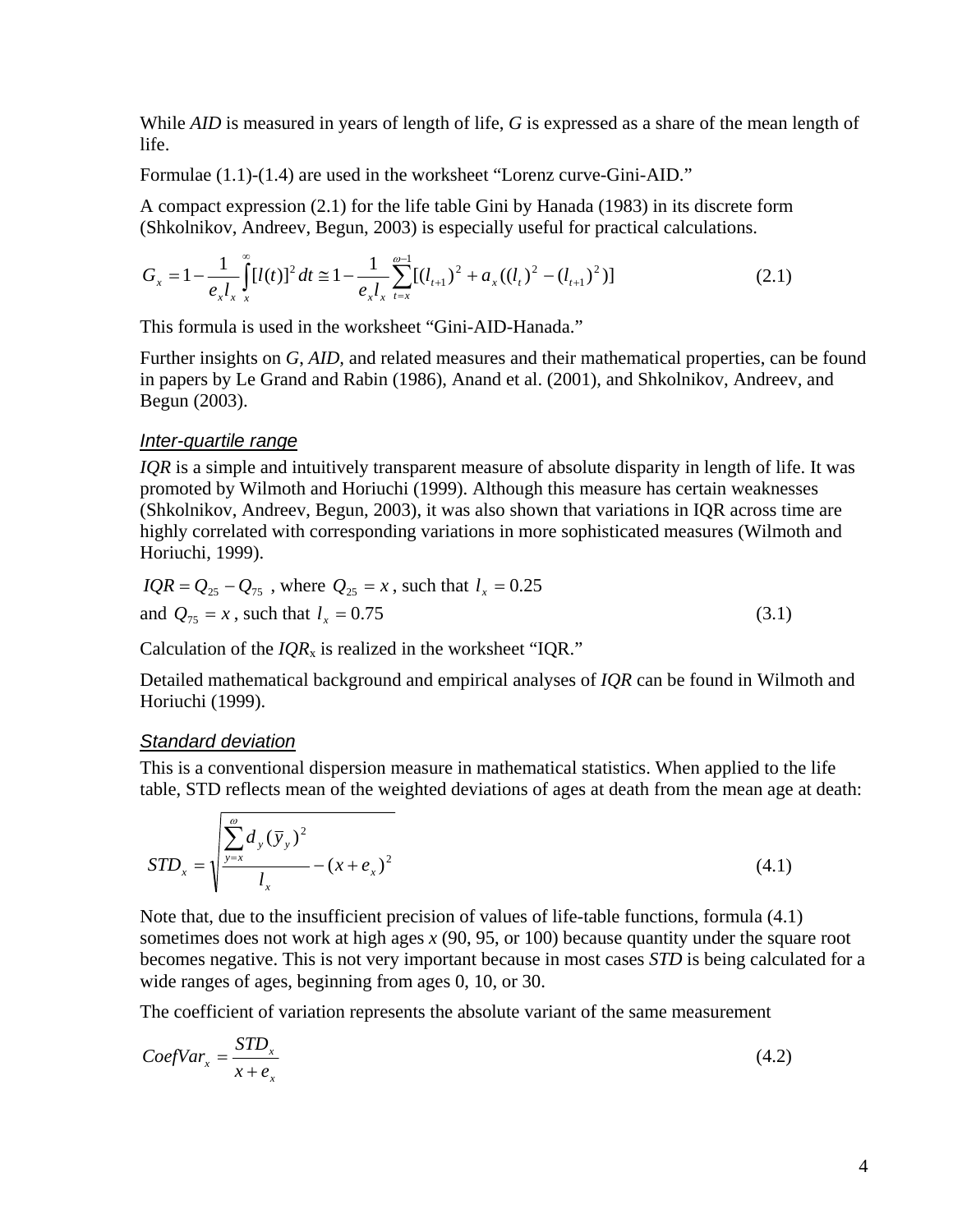*STD* has some useful properties. For example, for a population consisting of several sub-groups, STD can be decomposed into the between-group and the within-group components.

A study by Edwards and Tuljapurkar (2005) provides a detailed explanation of STD as a measure, and also shows its application to analyses of the life-table dispersion in the US.

The calculation of the STD and the CoefVar from a complete life table is realized in the worksheet "STD."

#### *Lifetime losses*

This type of measurement has a long tradition in demography. It was first obtained by N.Keyfitz (1977) in his derivation of a formal relationship between a small change in age-specific mortality rates and its effect on the life expectancy. More recently,  $e^{\dagger}$  (e-dagger) came up in a nonconventional decomposition of temporal change in life expectancy by Canudas, Romo, and Vaupel (2003). Apart from being a measure of the life-table dispersion, e-dagger has important implications for public health. Its values quantify the average life expectancy losses due to death. It generally follows Keyfitz's idea that "everybody dies prematurely," since every death "deprives the person involved of the reminder of his expectation of life" (Keyfitz 1977:61-68).

In the worksheet "e-dagger," we use the following discrete formula for  $e^{\dagger}$ :

$$
e_x^{\dagger} = \frac{1}{l_x} \cdot \sum_{y=x}^{\omega-1} \left[ d_y (e_{y+1} + 1 - a_y) \right] + \frac{l_{\omega}}{2l_x} e_{\omega}
$$
 (5.1)

The relative variant of this measure is the classic life-table entropy *H* by Nathan Keyfitz (1977)

$$
H_x = -\frac{\int_x^{\infty} l(\varsigma) \cdot \ln(l(\varsigma)) d\varsigma}{e(x)} \cong \frac{e_x^{\dagger}}{e_x}
$$
 (5.2)

Calculations corresponding to formulae  $(5.1)$  and  $(5.2)$  are realized using the worksheet "edagger-H."

Detailed information about the mathematics of  $H$  and  $e^{\dagger}$  and their applications can be found in Keyfitz (1977); Goldman and Lord (1986); Canudas Romo and Vaupel (2003); Zhen Zhang and Vaupel (2009); and Shkolnikov et al. (2010).

## *References*

Edwards, R.D. and Tuljapurkar, S. (2005). Inequality in life spans and a new perspective on mortality convergence across industrialized countries. Population and Development Review 31(4): 645–674.

Goldman, N. and Lord, G. (1986). A new look at entropy and the life table. Demography 23(2): 275–282.

Keyfitz, N. (1977). Applied Mathematical Demography. New York: John Wiley, 1st ed.

Shkolnikov, V., Andreev, E., and Begun, A.Z. (2003). Gini coefficient as a life table function: Computation from discrete data, decomposition of differences and empirical examples. Demographic Research 8(11): 305–358.